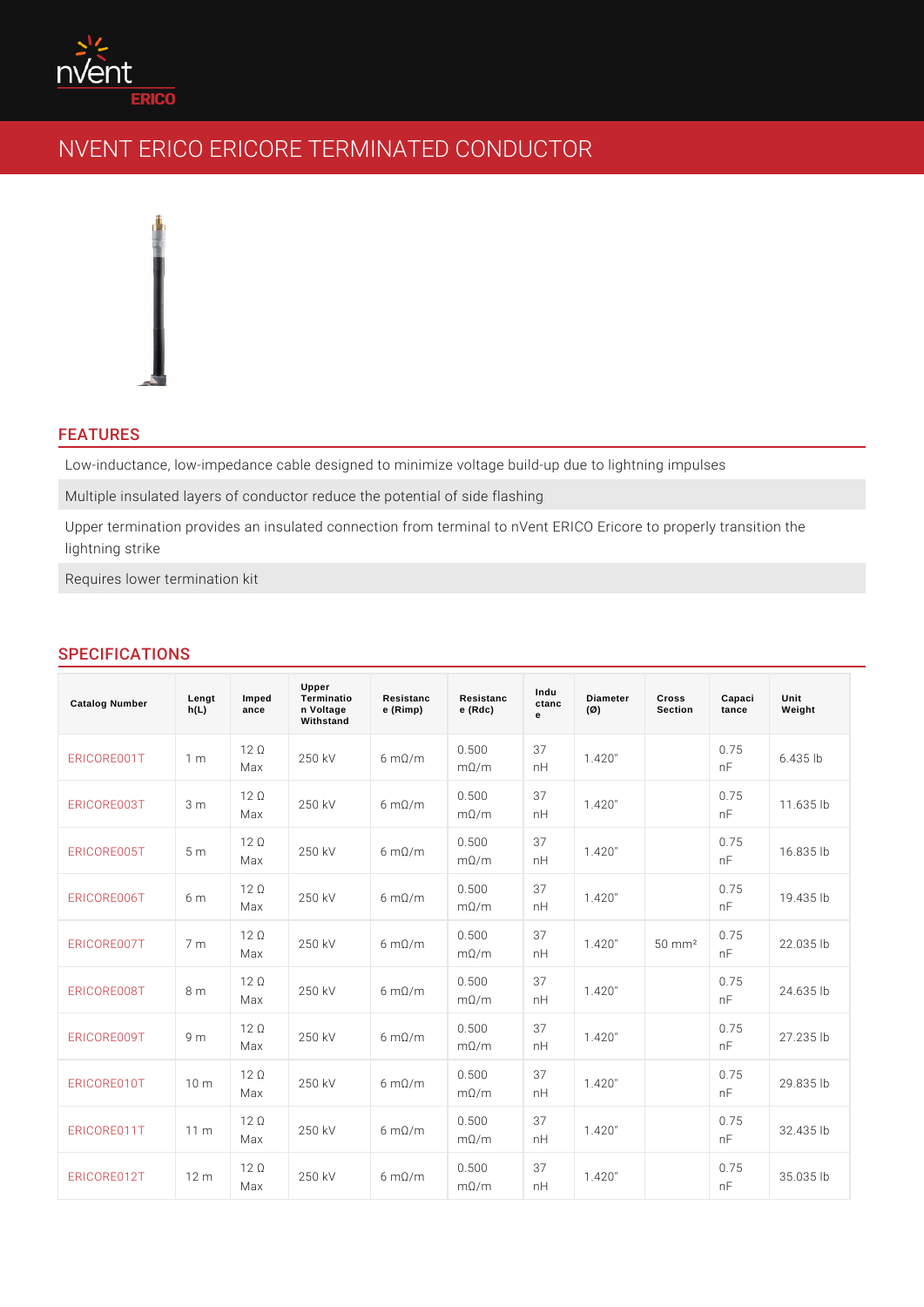| Catalog Number  | Lengt<br>h(L) | Imped<br>ance     | Upper<br>Terminatio<br>n Voltage<br>Withstand | Resistanc<br>e (Rimp) | Resistanc<br>$e$ (Rdc)   | Indu<br>ctanc<br>e | Diameter<br>$(\emptyset)$ | Cross<br>Section | Capaci<br>tance | Unit<br>Weight |  |
|-----------------|---------------|-------------------|-----------------------------------------------|-----------------------|--------------------------|--------------------|---------------------------|------------------|-----------------|----------------|--|
| ERICORE013T13 m |               | $12 \circ$<br>Max | 250 kV                                        | 6 $m \odot / m$       | 0.500<br>$m \otimes / m$ | 37<br>n H          | 1.420"                    |                  | 0.75<br>n F     | $37.635$ lb    |  |
| ERICORE014T14 m |               | $12 \circ$<br>Max | 250 kV                                        | 6 $m \odot / m$       | 0.500<br>$m \otimes / m$ | 37<br>n H          | 1.420"                    |                  | 0.75<br>n F     | $40.235$ lb    |  |
| ERICORE015T15 m |               | $12 \circ$<br>Мах | 250 kV                                        | 6 $m \odot / m$       | 0.500<br>$m \otimes / m$ | 37<br>n H          | 1.420"                    |                  | 0.75<br>n F     | 42.835 lb      |  |
| ERICORE016T16 m |               | $12 \circ$<br>Max | 250 kV                                        | 6 $m \odot / m$       | 0.500<br>$m \otimes / m$ | 37<br>n H          | 1.420"                    |                  | 0.75<br>n F     | $45.435$ lb    |  |
| ERICORE017T17 m |               | $12 \circ$<br>Мах | 250 kV                                        | 6 $m \odot / m$       | 0.500<br>$m \otimes / m$ | 37<br>n H          | 1.420"                    |                  | 0.75<br>n F     | 48.035 lb      |  |
| ERICORE018T18 m |               | 12 ©<br>Max       | 250 kV                                        | 6 $m \odot / m$       | 0.500<br>$m \otimes / m$ | 37<br>n H          | 1.420"                    |                  | 0.75<br>n F     | $50.635$ lb    |  |
| ERICORE019T19 m |               | 12 ©<br>Max       | 250 kV                                        | 6 $m \odot / m$       | 0.500<br>$m \otimes / m$ | 37<br>n H          | 1.420"                    |                  | 0.75<br>n F     | $53.235$ lb    |  |
| ERICORE020T20 m |               | 12 ©<br>Max       | 250 kV                                        | 6 $m \odot / m$       | 0.500<br>$m \otimes / m$ | 37<br>n H          | 1.420"                    |                  | 0.75<br>n F     | 55.835 lb      |  |
| ERICORE021T21 m |               | $12 \circ$<br>Max | 250 kV                                        | 6 $m \odot / m$       | 0.500<br>$m \odot / m$   | 37<br>n H          | 1.420"                    |                  | 0.75<br>n F     | 58.435 lb      |  |
| ERICORE022722 m |               | 12 ©<br>Max       | 250 kV                                        | 6 $m \odot / m$       | 0.500<br>$m \otimes / m$ | 37<br>n H          | 1.420"                    |                  | 0.75<br>n F     | 61.035 lb      |  |
| ERICORE023T23 m |               | 12 ©<br>Max       | 250 kV                                        | 6 $m \odot / m$       | 0.500<br>$m \odot / m$   | 37<br>n H          | 1.420"                    |                  | 0.75<br>n F     | 63.635 lb      |  |
| ERICORE024T24 m |               | 12 ©<br>Мах       | 250 kV                                        | 6 $m \odot / m$       | 0.500<br>$m \odot / m$   | 37<br>n H          | 1.420"                    |                  | 0.75<br>n F     | 66.235 lb      |  |
| ERICORE025725 m |               | 12 ©<br>Мах       | 250 kV                                        | 6 $m \odot / m$       | 0.500<br>$m \otimes / m$ | 37<br>n H          | 1.420"                    |                  | 0.75<br>n F     | 68.835 lb      |  |
| ERICORE026726 m |               | 12 ©<br>Мах       | 250 kV                                        | 6 $m \odot / m$       | 0.500<br>$m \odot / m$   | 37<br>n H          | 1.420"                    |                  | 0.75<br>n F     | 71.435 lb      |  |
| ERICORE028T28 m |               | 12 ©<br>Мах       | 250 kV                                        | 6 $m \odot / m$       | 0.500<br>$m \odot / m$   | 37<br>n H          | 1.420"                    |                  | 0.75<br>n F     | 76.635   b     |  |
| ERICORE029T29 m |               | $12$ ©<br>Мах     | 250 kV                                        | 6 $m \odot / m$       | 0.500<br>$m \odot / m$   | 37<br>n H          | 1.420"                    |                  | 0.75<br>n F     | 79.235 b       |  |
| ERICORE030T30 m |               | $12$ ©<br>Мах     | 250 kV                                        | 6 $m \odot / m$       | 0.500<br>$m \odot / m$   | 37<br>n H          | 1.420"                    |                  | 0.75<br>n F     | 81.835 b       |  |
| ERICORE031T31 m |               | 12 ©<br>Мах       | 250 kV                                        | 6 $m \odot / m$       | 0.500<br>$m \odot / m$   | 37<br>n H          | 1.420"                    |                  | 0.75<br>n F     | 84.435 b       |  |
| ERICORE032732 m |               | 12 ©<br>Мах       | 250 kV                                        | 6 $m \odot / m$       | $0.500$<br>$m \odot / m$ | 37<br>n H          | 1.420"                    |                  | 0.75<br>n F     | 87.035 b       |  |
| ERICORE033T33 m |               | 12 ©<br>Мах       | 250 kV                                        | 6 $m \odot / m$       | 0.500<br>$m \odot / m$   | 37<br>n H          | 1.420"                    |                  | 0.75<br>n F     | 89.635 b       |  |
| ERICORE034T34 m |               | 12 ©<br>Мах       | 250 kV                                        | 6 $m \odot / m$       | 0.500<br>$m \odot / m$   | 37<br>n H          | 1.420"                    |                  | 0.75<br>n F     | 92.235   b     |  |
| ERICORE035T35 m |               | 12 ©<br>Мах       | 250 kV                                        | 6 $m \odot / m$       | 0.500<br>$m \odot / m$   | 37<br>n H          | 1.420"                    |                  | 0.75<br>n F     | $94.835$ lb    |  |
| ERICORE036736 m |               | 12 ©<br>Мах       | 250 kV                                        | 6 $m \odot / m$       | 0.500<br>$m \odot / m$   | 37<br>n H          | 1.420"                    |                  | 0.75<br>n F     | $97.435$ lb    |  |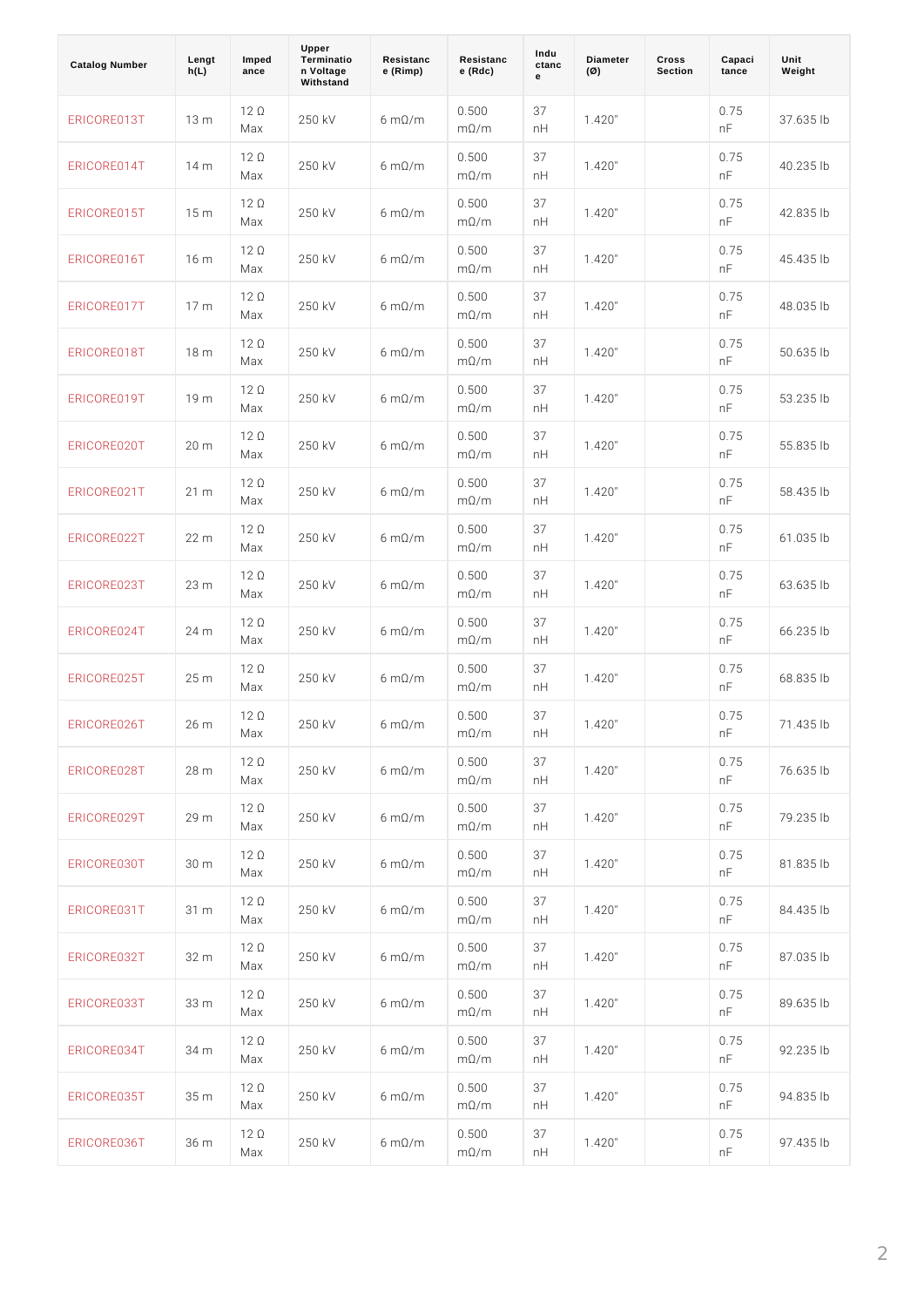| Catalog Number  | Lengt<br>h(L) | Imped<br>ance     | Upper<br>Terminatio<br>n Voltage<br>Withstand | Resistanc<br>e (Rimp)     | Resistanc<br>$e$ (Rdc)     | Indu<br>ctanc<br>е | Diameter<br>$(\emptyset)$ | Cross<br>Section | Capaci<br>tance | Unit<br>Weight |  |
|-----------------|---------------|-------------------|-----------------------------------------------|---------------------------|----------------------------|--------------------|---------------------------|------------------|-----------------|----------------|--|
| ERICORE037T37 m |               | 12 ©<br>Max       | 250 kV                                        | 6 $m \odot / m$           | 0.500<br>$m \otimes / m$   | 37<br>n H          | 1.420"                    |                  | 0.75<br>n F     | $100.035$ lb   |  |
| ERICORE038T38 m |               | $12$ ©<br>Мах     | 250 kV                                        | 6 m © / m                 | 0.500<br>$m \otimes / m$   | 37<br>n H          | 1.420"                    |                  | 0.75<br>n F     | $102.635$ lb   |  |
| ERICORE039T39 m |               | $12$ ©<br>Max     | 250 kV                                        | 6 $m \odot / m$           | 0.500<br>$m \otimes / m$   | 37<br>n H          | 1.420"                    |                  | 0.75<br>n F     | $105.235$ lb   |  |
| ERICORE040T40 m |               | $12$ ©<br>Мах     | 250 kV                                        | 6 $m \odot / m$           | 0.500<br>$m \otimes / m$   | 37<br>n H          | 1.420"                    |                  | 0.75<br>n F     | 107.835 lb     |  |
| ERICORE041T41 m |               | $12$ ©<br>Мах     | 250 kV                                        | 6 $m \odot / m$           | 0.500<br>$m \otimes / m$   | 37<br>n H          | 1.420"                    |                  | 0.75<br>n F     | 110.435 lb     |  |
| ERICORE042T42 m |               | $12$ ©<br>Мах     | 250 kV                                        | 6 m © / m                 | 0.500<br>$m \otimes / m$   | 37<br>n H          | 1.420"                    |                  | 0.75<br>n F     | $113.035$ lb   |  |
| ERICORE043T43 m |               | $12$ ©<br>Мах     | 250 kV                                        | 6 $m \odot / m$           | 0.500<br>$m \otimes / m$   | 37<br>n H          | 1.420"                    |                  | 0.75<br>n F     | 115.635 lb     |  |
| ERICORE044T44 m |               | 12 ©<br>Мах       | 250 kV                                        | 6 m © / m                 | 0.500<br>$m \otimes / m$   | 37<br>n H          | 1.420"                    |                  | 0.75<br>n F     | $118.235$ lb   |  |
| ERICORE045T45 m |               | $12$ ©<br>Мах     | 250 kV                                        | 6 $m \odot / m$           | 0.500<br>$m \otimes / m$   | 37<br>n H          | 1.420"                    |                  | 0.75<br>n F     | 120.835 lb     |  |
| ERICORE046T46 m |               | 12 ©<br>Мах       | 250 kV                                        | 6 m © / m                 | 0.500<br>$m \otimes / m$   | 37<br>n H          | 1.420"                    |                  | 0.75<br>n F     | $123.435$ lb   |  |
| ERICORE047T47 m |               | 12 ©<br>M a x     | 250 kV                                        | 6 $m \odot / m$           | 0.500<br>$m \otimes / m$   | 37<br>n H          | 1.420"                    |                  | 0.75<br>n F     | 126.035 lb     |  |
| ERICORE048T48 m |               | 12 ©<br>Мах       | 250 kV                                        | 6 $m \odot / m$           | 0.500<br>$m \otimes / m$   | 37<br>n H          | 1.420"                    |                  | 0.75<br>n F     | 128.635 lb     |  |
| ERICORE049T49 m |               | 12 ©<br>Мах       | 250 kV                                        | 6 $m \odot / m$           | $0.500$<br>$m \otimes / m$ | 37<br>n H          | 1.420"                    |                  | 0.75<br>n F     | 131.235 lb     |  |
| ERICORE050T50 m |               | 12 ©<br>Мах       | 250 kV                                        | 6 m © / m                 | 0.500<br>$m \otimes / m$   | 37<br>n H          | 1.420"                    |                  | 0.75<br>n F     | 133.835 lb     |  |
| ERICORE051T51 m |               | $12 \circ$<br>Мах | 250 kV                                        | $6 \text{ m} \textcirc N$ | 0.500<br>$m \otimes / m$   | 37<br>n H          | 1.420"                    |                  | 0.75<br>n F     | $136.435$ lb   |  |
| ERICORE052752 m |               | 12 ©<br>Мах       | 250 kV                                        | 6 $m \odot / m$           | 0.500<br>$m \otimes / m$   | 37<br>n H          | 1.420"                    |                  | 0.75<br>n F     | $139.035$ lb   |  |
| ERICORE053753 m |               | 12 ©<br>Мах       | 250 kV                                        | 6 $m \odot / m$           | 0.500<br>$m \otimes / m$   | 37<br>n H          | 1.420"                    |                  | 0.75<br>n F     | 141.635 lb     |  |
| ERICORE054T54 m |               | 12 ©<br>Мах       | 250 kV                                        | 6 $m \odot / m$           | 0.500<br>$m \otimes / m$   | 37<br>n H          | 1.420"                    |                  | 0.75<br>n F     | $144.235$ lb   |  |
| ERICORE055T55 m |               | 12 ©<br>Мах       | 250 kV                                        | 6 $m \odot / m$           | 0.500<br>$m \otimes / m$   | 37<br>n H          | 1.420"                    |                  | 0.75<br>n F     | $146.835$ lb   |  |
| ERICORE056T56 m |               | $12 \circ$<br>Мах | 250 kV                                        | 6 $m \odot / m$           | 0.500<br>$m \otimes / m$   | 37<br>n H          | 1.420"                    |                  | 0.75<br>n F     | 149.435 lb     |  |
| ERICORE057T57 m |               | 12 ©<br>Мах       | 250 kV                                        | 6 $m \odot / m$           | 0.500<br>$m \otimes / m$   | 37<br>n H          | 1.420"                    |                  | 0.75<br>n F     | $152.035$ lb   |  |
| ERICORE058T58 m |               | $12 \circ$<br>Мах | 250 kV                                        | 6 $m \odot / m$           | 0.500<br>$m \otimes / m$   | 37<br>n H          | 1.420"                    |                  | 0.75<br>n F     | $154.635$ lb   |  |
| ERICORE060T60 m |               | 12 ©<br>Max       | 250 kV                                        | 6 $m \odot / m$           | 0.500<br>$m \otimes / m$   | 37<br>n H          | 1.420"                    |                  | 0.75<br>n F     | $159.835$ lb   |  |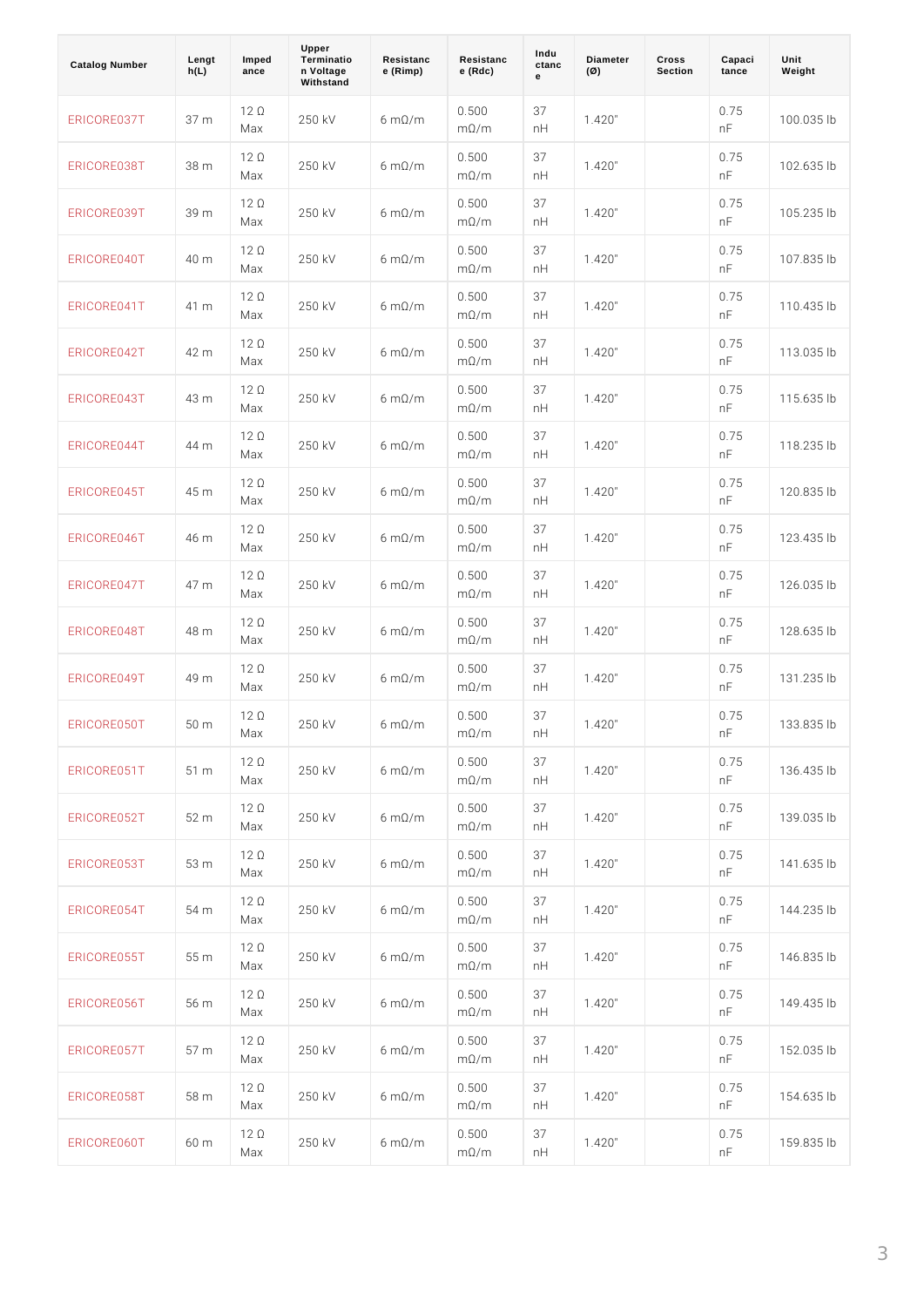| Catalog Number  | Lengt<br>h(L) | Imped<br>ance     | Upper<br>Terminatio<br>n Voltage<br>Withstand | Resistanc<br>e (Rimp)     | Resistanc<br>$e$ (Rdc)     | Indu<br>ctanc<br>e | Diameter<br>$(\emptyset)$ | Cross<br>Section | Capaci<br>tance | Unit<br>Weight |  |
|-----------------|---------------|-------------------|-----------------------------------------------|---------------------------|----------------------------|--------------------|---------------------------|------------------|-----------------|----------------|--|
| ERICORE061T61 m |               | $12 \circ$<br>Max | 250 kV                                        | 6 $m \odot / m$           | 0.500<br>$m \otimes / m$   | 37<br>n H          | 1.420"                    |                  | 0.75<br>n F     | 162.435 lb     |  |
| ERICORE064T64 m |               | 12 ©<br>Max       | 250 kV                                        | 6 $m \odot / m$           | 0.500<br>$m \otimes / m$   | 37<br>n H          | 1.420"                    |                  | 0.75<br>n F     | 170.235 lb     |  |
| ERICORE065T65 m |               | 12 ©<br>Max       | 250 kV                                        | 6 $m \odot / m$           | 0.500<br>$m \otimes / m$   | 37<br>n H          | 1.420"                    |                  | 0.75<br>n F     | 172.835 lb     |  |
| ERICORE066T66 m |               | 12 ©<br>Max       | 250 kV                                        | 6 $m \odot / m$           | 0.500<br>$m \otimes / m$   | 37<br>n H          | 1.420"                    |                  | 0.75<br>n F     | 175.435 lb     |  |
| ERICORE067T67 m |               | 12 ©<br>Max       | 250 kV                                        | 6 $m \odot / m$           | 0.500<br>$m \otimes / m$   | 37<br>n H          | 1.420"                    |                  | 0.75<br>n F     | 178.035 lb     |  |
| ERICORE068T68 m |               | 12 ©<br>Max       | 250 kV                                        | 6 $m \odot / m$           | 0.500<br>$m \otimes / m$   | 37<br>n H          | 1.420"                    |                  | 0.75<br>n F     | 180.635 lb     |  |
| ERICORE069T69 m |               | $12 \circ$<br>Мах | 250 kV                                        | 6 $m \odot / m$           | 0.500<br>$m \otimes / m$   | 37<br>n H          | 1.420"                    |                  | 0.75<br>n F     | 183.235 lb     |  |
| ERICORE070T70 m |               | $12 \circ$<br>Max | 250 kV                                        | 6 $m \odot / m$           | 0.500<br>$m \otimes / m$   | 37<br>n H          | 1.420"                    |                  | 0.75<br>n F     | 185.835 lb     |  |
| ERICORE071T71 m |               | $12$ ©<br>Max     | 250 kV                                        | 6 $m \odot / m$           | 0.500<br>$m \otimes / m$   | 37<br>n H          | 1.420"                    |                  | 0.75<br>n F     | 188.435 lb     |  |
| ERICORE072T72 m |               | 12 ©<br>Max       | 250 kV                                        | 6 $m \odot / m$           | 0.500<br>$m \otimes / m$   | 37<br>n H          | 1.420"                    |                  | 0.75<br>n F     | 191.035 lb     |  |
| ERICORE075T75 m |               | $12 \circ$<br>Мах | 250 kV                                        | 6 $m \odot / m$           | 0.500<br>$m \otimes / m$   | 37<br>n H          | 1.420"                    |                  | 0.75<br>n F     | 198.835 lb     |  |
| ERICORE076T76 m |               | $12$ ©<br>Max     | 250 kV                                        | 6 $m \odot / m$           | 0.500<br>$m \otimes / m$   | 37<br>n H          | 1.420"                    |                  | 0.75<br>n F     | 201.435 lb     |  |
| ERICORE077T77 m |               | $12$ ©<br>Max     | 250 kV                                        | 6 $m \odot / m$           | 0.500<br>$m \otimes / m$   | 37<br>n H          | 1.420"                    |                  | 0.75<br>n F     | 204.035 lb     |  |
| ERICORE078T78 m |               | 12 ©<br>Мах       | 250 kV                                        | 6 m © / m                 | 0.500<br>$m \otimes / m$   | 37<br>n H          | 1.420"                    |                  | 0.75<br>n F     | $206.635$ lb   |  |
| ERICORE080T80 m |               | 12 ©<br>Мах       | 250 kV                                        | $6 \text{ m} \textcirc N$ | 0.500<br>$m \otimes / m$   | 37<br>n H          | 1.420"                    |                  | 0.75<br>n F     | 211.835 lb     |  |
| ERICORE081T81 m |               | 12 ©<br>Мах       | 250 kV                                        | 6 $m \odot / m$           | $0.500$<br>$m \otimes / m$ | 37<br>n H          | 1.420"                    |                  | 0.75<br>n F     | 214.435 lb     |  |
| ERICORE082T82 m |               | $12$ ©<br>Мах     | 250 kV                                        | 6 $m \odot / m$           | 0.500<br>$m \otimes / m$   | 37<br>n H          | 1.420"                    |                  | 0.75<br>n F     | 217.035 lb     |  |
| ERICORE083T83 m |               | 12 ©<br>Мах       | 250 kV                                        | 6 $m \odot / m$           | 0.500<br>$m \otimes / m$   | 37<br>n H          | 1.420"                    |                  | 0.75<br>n F     | $219.635$ lb   |  |
| ERICORE085T85 m |               | 12 ©<br>Мах       | 250 kV                                        | 6 $m \odot / m$           | 0.500<br>$m \otimes / m$   | 37<br>n H          | 1.420"                    |                  | 0.75<br>n F     | 224.835 lb     |  |
| ERICORE086T86 m |               | 12 ©<br>Мах       | 250 kV                                        | 6 $m \odot / m$           | 0.500<br>$m \otimes / m$   | 37<br>n H          | 1.420"                    |                  | 0.75<br>n F     | 227.435 lb     |  |
| ERICORE087T87 m |               | 12 ©<br>Мах       | 250 kV                                        | 6 $m \odot / m$           | 0.500<br>$m \otimes / m$   | 37<br>n H          | 1.420"                    |                  | 0.75<br>n F     | 230.035 lb     |  |
| ERICORE088T88 m |               | 12 ©<br>Мах       | 250 kV                                        | 6 $m \odot / m$           | 0.500<br>$m \otimes / m$   | 37<br>n H          | 1.420"                    |                  | 0.75<br>n F     | 232.635 lb     |  |
| ERICORE090T90 m |               | 12 ©<br>Мах       | 250 kV                                        | 6 $m \odot / m$           | 0.500<br>$m \odot / m$     | 37<br>n H          | 1.420"                    |                  | 0.75<br>n F     | 237.835 lb     |  |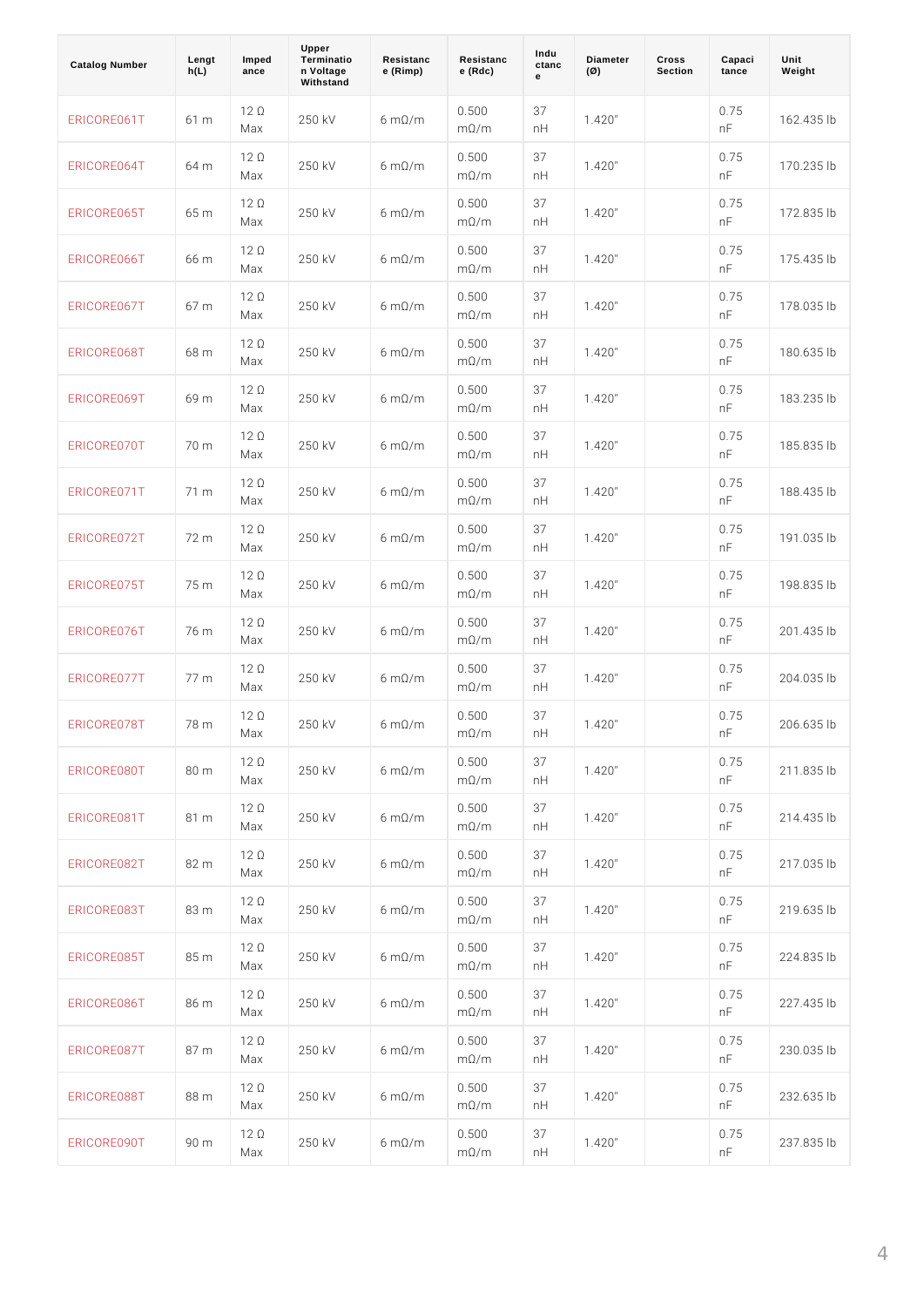| Catalog Number    | Lengt<br>h(L) | Imped<br>ance     | Upper<br>Terminatio<br>n Voltage<br>Withstand | Resistanc<br>e (Rimp) | Resistanc<br>e (Rdc)             | Indu<br>ctanc<br>e | Diameter<br>$(\emptyset)$ | Cross<br>Section | Capaci<br>tance | Unit<br>Weight |  |
|-------------------|---------------|-------------------|-----------------------------------------------|-----------------------|----------------------------------|--------------------|---------------------------|------------------|-----------------|----------------|--|
| ERICORE091T91 m   |               | $12 \circ$<br>Max | 250 kV                                        | 6 m © / m             | 0.500<br>$m \otimes / m$         | 37<br>n H          | 1.420"                    |                  | 0.75<br>n F     | 240.435 lb     |  |
| ERICORE092T92 m   |               | $12$ ©<br>Мах     | 250 kV                                        | 6 m © / m             | 0.500<br>$m \otimes / m$         | 37<br>n H          | 1.420"                    |                  | 0.75<br>n F     | $243.035$ lb   |  |
| ERICORE095T95 m   |               | 12 ©<br>Max       | 250 kV                                        | 6 m © / m             | 0.500<br>$m \otimes / m$         | 37<br>n H          | 1.420"                    |                  | 0.75<br>n F     | 250.835 lb     |  |
| ERICORE097T97 m   |               | $12$ ©<br>Max     | 250 kV                                        | 6 m © / m             | 0.500<br>$m \otimes / m$         | 37<br>n H          | 1.420"                    |                  | 0.75<br>n F     | $256.035$ lb   |  |
| ERICORE098T98 m   |               | $12$ ©<br>Max     | 250 kV                                        | 6 m © / m             | 0.500<br>$m \otimes / m$         | 37<br>n H          | 1.420"                    |                  | 0.75<br>n F     | 258.635 lb     |  |
| ERICORE100T100 m  |               | 12 ©<br>Мах       | 250 kV                                        | 6 m © / m             | 0.500<br>$m \otimes / m$         | 37<br>n H          | 1.420"                    |                  | 0.75<br>n F     | 263.835 lb     |  |
| ERICORE101T101 m  |               | $12 \circ$<br>Мах | 250 kV                                        | 6 m © / m             | 0.500<br>$m \otimes / m$         | 37<br>n H          | 1.420"                    |                  | 0.75<br>n F     | 266.435 lb     |  |
| ERICORE102T102 m  |               | $12 \circ$<br>Мах | 250 kV                                        | 6 m © / m             | 0.500<br>$m \otimes / m$         | 37<br>n H          | 1.420"                    |                  | 0.75<br>n F     | $269.035$ lb   |  |
| ERICORE104T104 m  |               | 12 ©<br>Мах       | 250 kV                                        | 6 m © / m             | 0.500<br>$m \otimes / m$         | 37<br>n H          | 1.420"                    |                  | 0.75<br>n F     | 274.235 lb     |  |
| ERICORE105T105 m  |               | 12 ©<br>Мах       | 250 kV                                        | 6 m © / m             | 0.500<br>$m \otimes / m$         | 37<br>n H          | 1.420"                    |                  | 0.75<br>n F     | 276.835 lb     |  |
| ERICORE106T106 m  |               | 12 ©<br>Мах       | 250 kV                                        | 6 m © / m             | 0.500<br>$m \otimes / m$         | 37<br>n H          | 1.420"                    |                  | 0.75<br>n F     | 279.435 lb     |  |
| ERICORE107T107 m  |               | 12 ©<br>Мах       | 250 kV                                        | 6 m © / m             | 0.500<br>$m \otimes / m$         | 37<br>n H          | 1.420"                    |                  | 0.75<br>n F     | 282.035 lb     |  |
| ERICORE110T110 m  |               | 12 ©<br>Мах       | 250 kV                                        | 6 $m \odot / m$       | 0.500<br>$m \otimes / m$         | 37<br>n H          | 1.420"                    |                  | 0.75<br>n F     | 289.835 lb     |  |
| ERICORE112T112    |               | 12 ©<br>Мах       | 250 kV                                        | 6 m © / m             | 0.500<br>$m \otimes / m$         | 37<br>n H          | 1.420"                    |                  | 0.75<br>n F     | 295.035 lb     |  |
| ERICORE115 T115 m |               | $12 \circ$<br>Мах | 250 kV                                        | 6 $m \odot / m$       | 0.500<br>$m \otimes / m$         | 37<br>n H          | 1.420"                    |                  | 0.75<br>n F     | $302.835$ lb   |  |
| ERICORE120T120 m  |               | 12 ©<br>Мах       | 250 kV                                        | 6 $m \odot / m$       | 0.500<br>$m \otimes / m$         | 37<br>n H          | 1.420"                    |                  | 0.75<br>n F     | 315.835 lb     |  |
| ERICORE1227122 m  |               | 12 ©<br>Мах       | 250 kV                                        | 6 $m \odot / m$       | 0.500<br>$m \otimes / m$         | 37<br>n H          | 1.420"                    |                  | 0.75<br>n F     | 321.035 lb     |  |
| ERICORE125T125 m  |               | 12 ©<br>Мах       | 250 kV                                        | 6 $m \odot / m$       | 0.500<br>$m \otimes / m$         | 37<br>n H          | 1.420"                    |                  | 0.75<br>n F     | 328.835 lb     |  |
| ERICORE136T136 m  |               | $12 \circ$<br>Мах | 250 kV                                        | 6 $m \odot / m$       | 0.500<br>$m \otimes / m$         | 37<br>n H          | 1.420"                    |                  | 0.75<br>n F     | $357.435$ lb   |  |
| ERICORE150T150 m  |               | $12 \circ$<br>Мах | 250 kV                                        | 6 $m \odot / m$       | $0$ . 5 $0$ 0<br>$m \otimes / m$ | 37<br>n H          | 1.420"                    |                  | 0.75<br>n F     | 393.835 lb     |  |
| ERICORE155T155 m  |               | $12 \circ$<br>Мах | 250 kV                                        | 6 $m \odot / m$       | 0.500<br>$m \otimes / m$         | 37<br>n H          | 1.420"                    |                  | 0.75<br>n F     | 406.835 lb     |  |
| ERICORE168T168 m  |               | $12 \circ$<br>Мах | 250 kV                                        | 6 $m \odot / m$       | $0$ . 5 $0$ 0<br>$m \otimes / m$ | 37<br>n H          | 1.420"                    |                  | 0.75<br>n F     | 440.635 lb     |  |
| ERICORE2007200 m  |               | $12 \circ$<br>Мах | 250 kV                                        | 6 $m \odot / m$       | 0.500<br>$m \otimes / m$         | 37<br>n H          | 1.420"                    |                  | 0.75<br>n F     | 523.835 lb     |  |